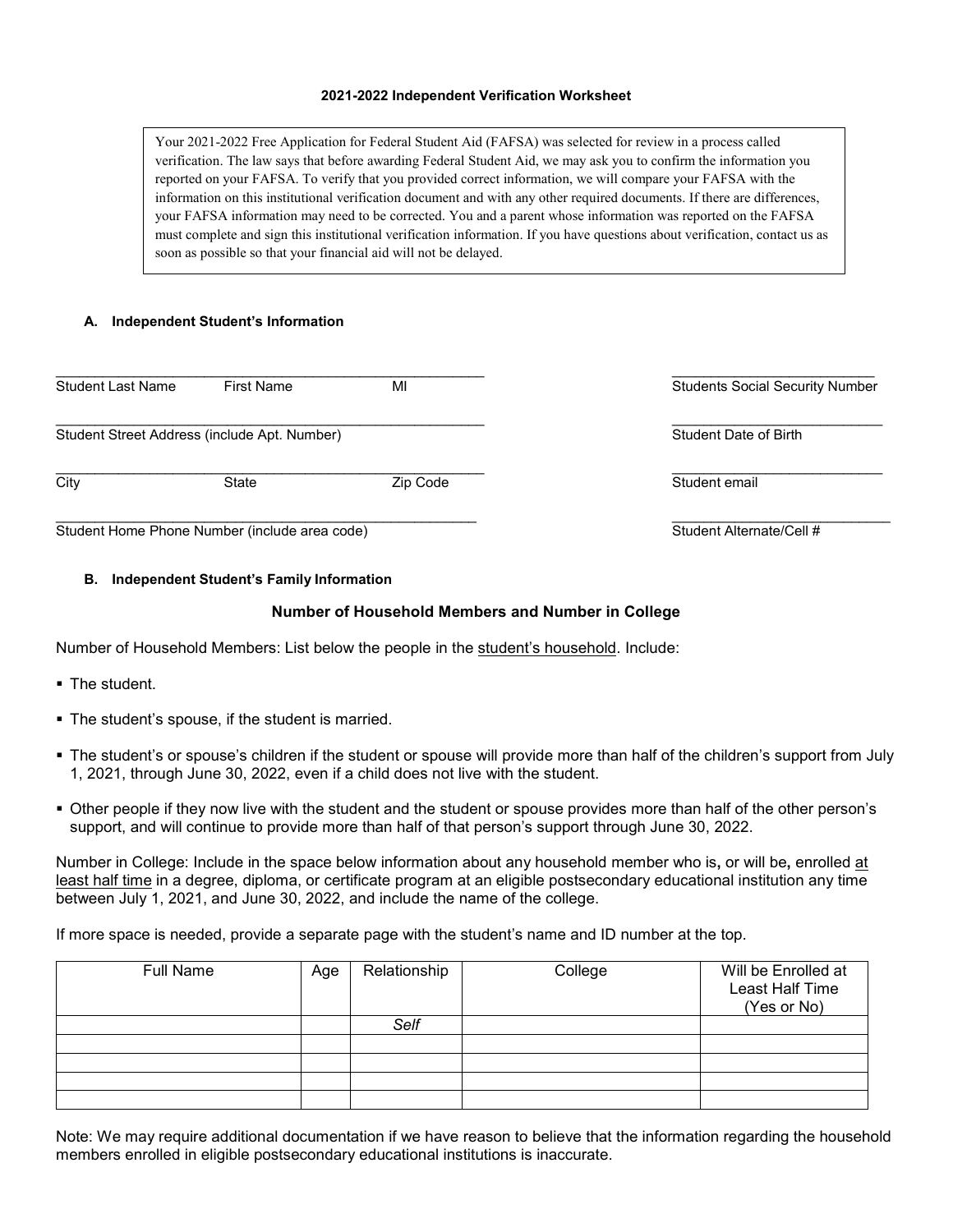### **C. Independent Student's Income Information to be Verified**

**1. Tax Filers - Important Note:** The instructions below apply to the student and spouse, if the student is married. Notify the financial aid office if the student or spouse filed separate IRS income tax returns for 2019 or had a change in marital status after December 31, 2019.

**Instructions**: Complete this section if the student and spouse filed or will file a 2019 IRS income tax return(s). *The best way to verify income is by using the IRS Data Retrieval Tool (IRS DRT*) *that is part o*f *FAFSA on the Web at FAFSA.gov.* In most cases, no further documentation is needed to verify 2019 income information that was transferred into the student's FAFSA using the IRS DRT if that information was not changed.

## **Check the box that applies:**

- $\Box$ The student has used the IRS DRT in *FAFSA on the Web* to transfer 2019 IRS income tax return information into the student's FAFSA*.*
- $\Box$  The student has not yet used the IRS DRT in *FAFSA on the Web*, but will use the tool to transfer 2019 IRS income tax return information into the student's FAFSA.
- $\Box$ The student is unable or chooses not to use the IRS DRT in *FAFSA on the Web*, and instead will provide the school with a **2019 IRS Tax Return Transcript(s)** or a signed copy of the 2019 income tax return and applicable schedules.

A **2019 IRS Tax Return Transcript** may be obtained through:

- Get Transcript by Mail Go t[o www.irs.gov,](http://www.irs.gov/) click "Get Your Tax Record." Click "Get Transcript by Mail." Make sure to request the "Return Transcript" and *NOT* the "Account Transcript." The transcript is generally received within 10 business days from the IRS's receipt of the online request.
- Get Transcript Online Go to [www.irs.gov,](http://www.irs.gov/) click "Get Your Tax Record." Click "Get Transcript Online." Make sure to request the "Return Transcript" and *NOT* the "Account Transcript." To use the Get Transcript Online tool, the user must have (1) access to a valid email address, (2) a text-enabled mobile phone (pay-as-you-go plans cannot be used) in the user's name, and (3) specific financial account numbers (such as a credit card number or an account number for a home mortgage or auto loan). The transcript displays online upon successful completion of the IRS's two-step authentication.
- Automated Telephone Request 1-800-908-9946. Transcript is generally received within 10 business days from the IRS's receipt of the telephone request.
- Paper Request Form IRS Form 4506T-EZ or IRS Form 4506-T. The transcript is generally received within 10 business days from the IRS's receipt of the paper request form.

If the student and spouse filed separate 2018 IRS income tax returns, the IRS DRT cannot be used and the **2019 IRS Tax Return Transcript(s)** must be provided for each or a signed copy of the 2019 income tax return and applicable schedules.

- *\_\_\_\_* Check here if a **2019 IRS Tax Return Transcript(s)** is provided.
- \_\_\_\_ Check here if a **2019 IRS Tax Return Transcript(s)** will be provided later.

### **2. Verification of 2019 Income Information for Student Non-tax filers**

The instructions and certifications below apply to the student and spouse, if the student is married.Complete this section if the student and spouse will not file and are not required to file a 2019 income tax return with the IRS.

### **Check the box that applies:**

The student and spouse were not employed and had no income earned from work in 2019. <u>a sa sa</u>

 $\Box$ The student and/or spouse were employed in 2019 and have listed below the names of all employers, the amount earned from each employer in 2019, and whether an IRS W-2 form or an equivalent document is provided. [Provide copies of all 2019 IRS W-2 forms issued to the student and spouse by their employers]. List every employer even if the employer did not issue an IRS W-2 form.

If more space is needed, provide a separate page with the student's name and ID number at the top.

| Employer's Name                         | IRS W-2 or an Equivalent | Annual Amount  |
|-----------------------------------------|--------------------------|----------------|
|                                         | Document Provided?       | Earned in 2019 |
| (Example) ABC's Auto Body Shop          | Yes                      | \$4,500.00     |
|                                         |                          |                |
|                                         |                          |                |
| Total Amount of Income Earned From Work |                          |                |

Provide documentation from the IRS or other relevant tax authority dated on or after October 1, 2020 that indicates a 2019 IRS income tax return was not filed with the IRS or other relevant tax authority.